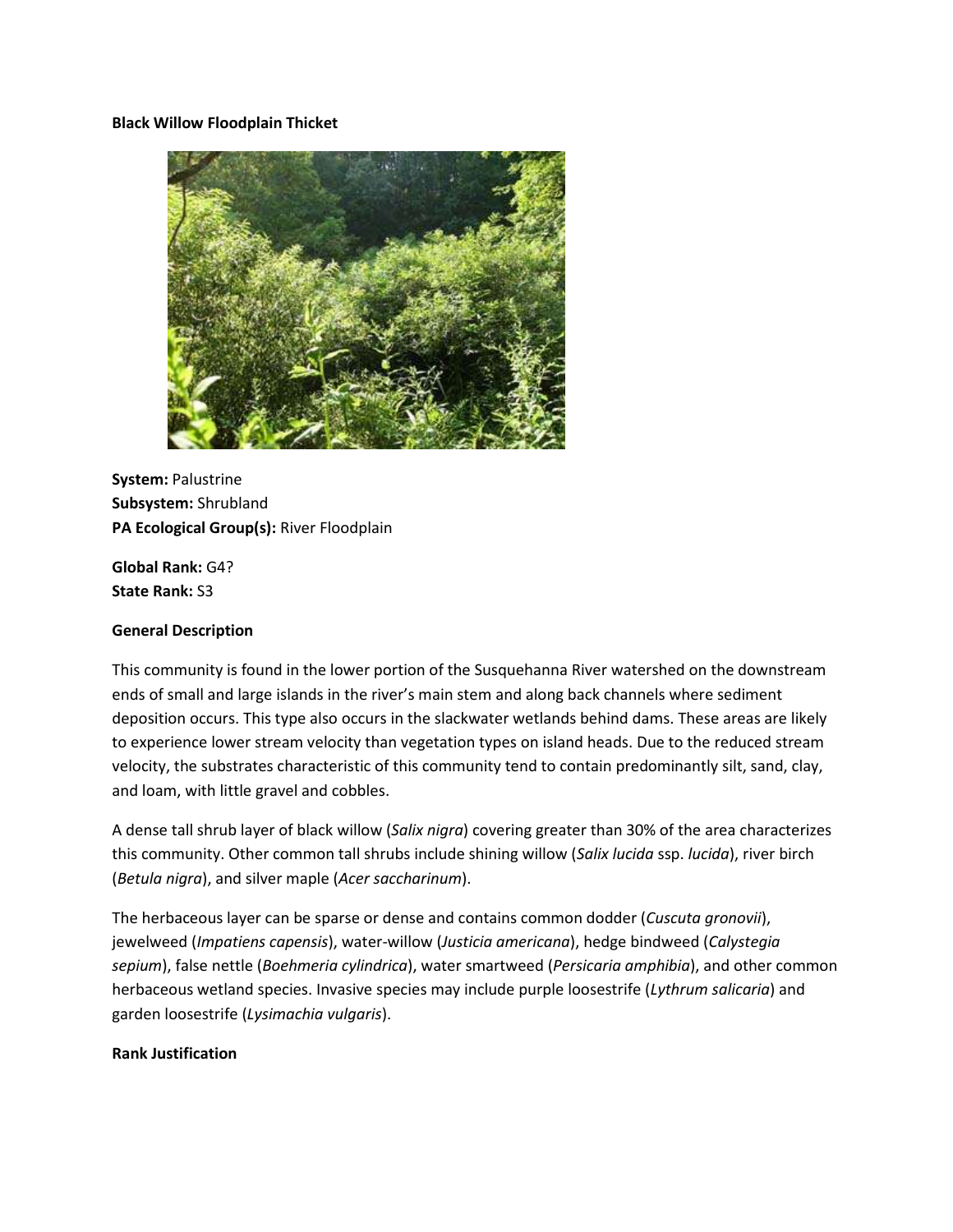Vulnerable in the jurisdiction due to a restricted range, relatively few populations (often 80 or fewer), recent and widespread declines, or other factors making it vulnerable to extirpation.

## **Identification**

- Dominated by black willow (*Salix nigra*)
- Occurs on the downstream ends of islands and back channels
- Substrate is silt, sand, clay and/or loam

# **Characteristic Species**

Shrubs

- [Black willow \(](http://www.natureserve.org/explorer/servlet/NatureServe?searchName=Salix+nigra)*Salix nigra*)
- [Shining willow \(](http://www.natureserve.org/explorer/servlet/NatureServe?searchName=Salix+lucida+ssp.+lucida)*Salix lucida* ssp. *lucida*)
- River birch (*[Betula nigra](http://www.natureserve.org/explorer/servlet/NatureServe?searchName=Betula+nigra)*)
- Silver maple (*[Acer saccharinum](http://www.natureserve.org/explorer/servlet/NatureServe?searchName=Acer+saccharinum)*)

# Herbs

- Jewelweed (*[Impatiens capensis](http://www.natureserve.org/explorer/servlet/NatureServe?searchName=Impatiens+capensis)*)
- Water-willow (*[Justicia americana](http://www.natureserve.org/explorer/servlet/NatureServe?searchName=Justicia+americana)*)
- False nettle (*[Boehmeria cylindrica](http://www.natureserve.org/explorer/servlet/NatureServe?searchName=Boehmeria+cylindrica)*)
- Water smartweed (*[Persicaria amphibia](http://www.natureserve.org/explorer/servlet/NatureServe?searchName=Polygonum+amphibium%20)*)

Vines

- [Common dodder \(](http://www.natureserve.org/explorer/servlet/NatureServe?searchName=Cuscuta+gronovii)*Cuscuta gronovii*)
- [Hedge bindweed \(](http://www.natureserve.org/explorer/servlet/NatureServe?searchName=Calystegia+sepium)*Calystegia sepium*)

Exotic Species

- [Purple loosestrife \(](http://www.natureserve.org/explorer/servlet/NatureServe?searchName=Lythrum+salicaria)*Lythrum salicaria*)
- [Garden loosestrife \(](http://www.natureserve.org/explorer/servlet/NatureServe?searchName=Lysimachia+vulgaris)*Lysimachia vulgaris*)

# **International Vegetation Classification Associations:**

[Willow River-Bar Shrubland](http://www.natureserve.org/explorer/servlet/NatureServe?searchCommunityUid=ELEMENT_GLOBAL.2.689581) (CEGL006065)

**NatureServe Ecological Systems:**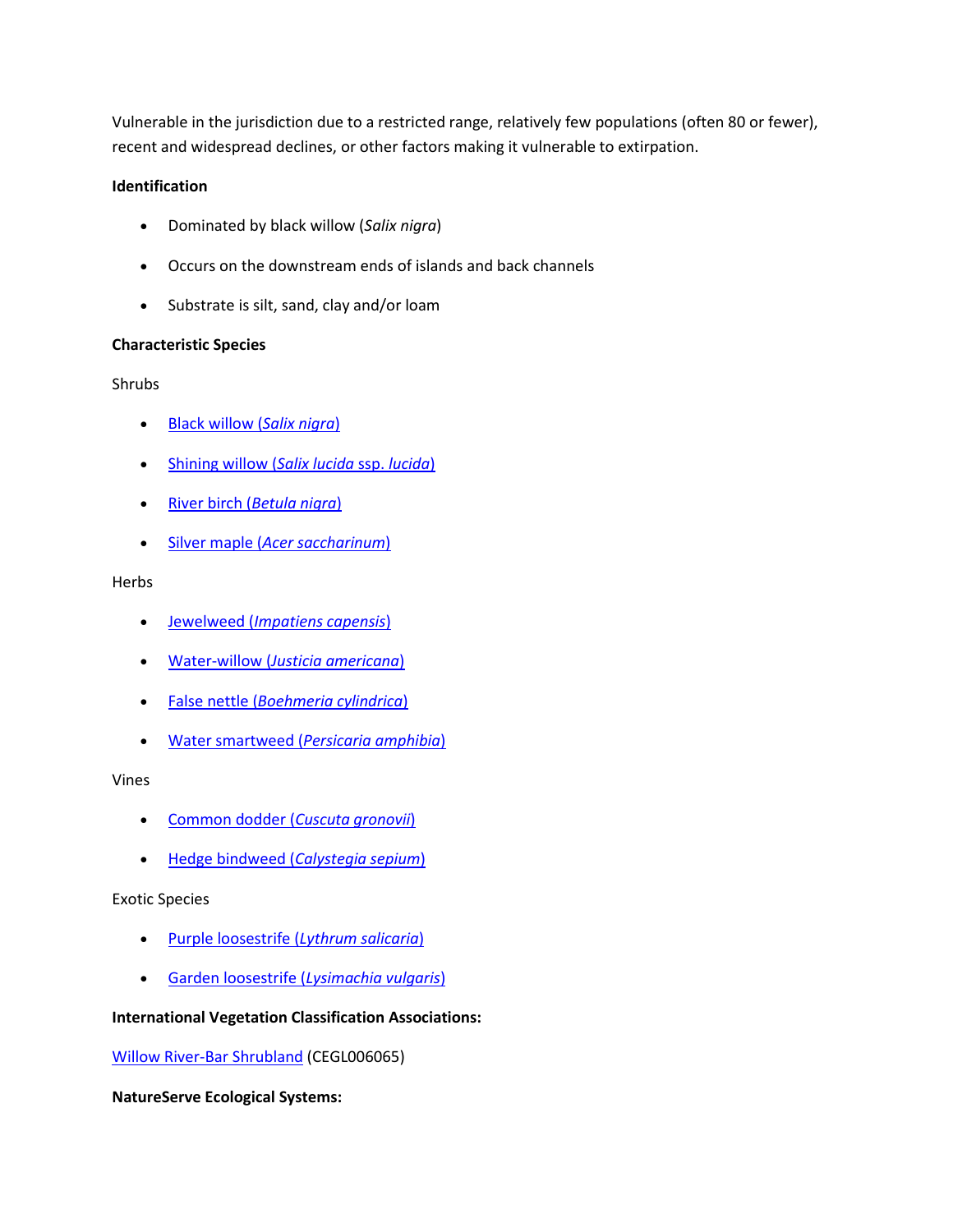### [Central Appalachian Stream and Riparian](http://www.natureserve.org/explorer/servlet/NatureServe?searchSystemUid=ELEMENT_GLOBAL.2.723000) (CES202.609)

### **Origin of Concept**

Zimmerman, E., and G. Podniesinski. 2008. Classification, Assessment and Protection of Floodplain Wetlands of the Ohio Drainage. Pennsylvania Natural Heritage Program, Western Pennsylvania Conservancy, Pittsburgh, PA. Report to: The United States Environmental Protection Agency and the Pennsylvania Department of Conservation and Natural Resources, Office of Conservation Science. US EPA Wetlands Protection State Development Grant no. CD-973081-01-0.

### **Pennsylvania Community Code**

### SU : Black Willow Scrub/Shrub Wetland

### **Similar Ecological Communities**

Black Willow Floodplain Thicket and Mixed Hardwood Floodplain Thicket both occur on islands but the Black Willow Floodplain Thicket occurs on the downstream sides of islands and the Mixed Hardwood Floodplain Thicket typically occurs on areas that receive more intensive flooding such as the head and middle portions of islands. The nearly pure dominance of black willow (*Salix nigra*) distinguishes Black Willow Floodplain Thicket from Mixed Hardwood Floodplain Thicket, which has a more diverse suite of species defining the shrub layer. Black Willow Floodplain Thicket differs from the Willow – Indian-grass Floodplain Shrub Wetland in that the former occurs on depositional sediment along lower velocity channels or on the downstream ends of islands while the latter occurs on sand and cobbles at the heads of islands and along scour zones.

#### **Fike Crosswalk**

Black willow scrub/shrub wetland

#### **Conservation Value**

The community is an important component of the river floodplain ecosystem, which provides significant ecosystem services such as sediment control, filtering runoff, and cooling overland flow of water. The shrublands provide habitat for rare insect species, namely ground beetles (order *Carabidae*) and others during the drier periods of the year.

#### **Threats**

Alteration to the frequency and duration of flood events and development of the river floodplains are the two greatest threats to this community statewide and can lead to habitat destruction and/or shifts in community function and dynamics. Development of adjacent land can lead to an accumulation of agricultural run-off, pollution, and sedimentation. Non-native invasive plants such as purple loosestrife (*Lythrum salicaria*) may displace native floodplain plants. Construction of flood-control and navigational dams have resulted in drastic changes to the timing and duration of flood events. These dams have, in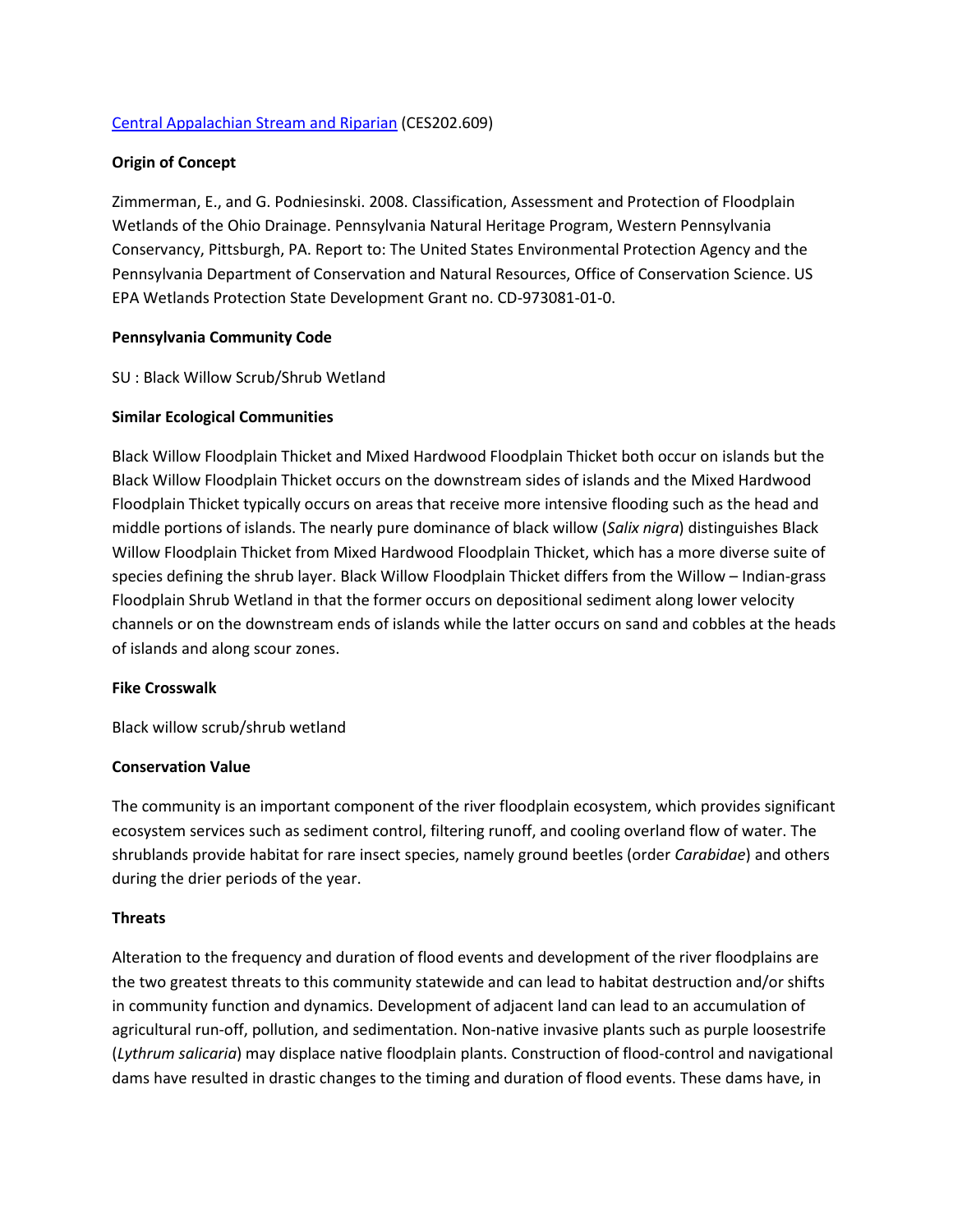some cases, slowed the river flow, resulting in the deposition of finer sediments favored by the invasive plants.

# **Management**

Direct impacts to the floodplain ecosystems (e.g., road construction, development, filling of wetlands) have greatly altered their composition, structure, and function region-wide. Further impacts that alter riparian function of the remaining areas should therefore be avoided. When development is unavoidable, low impact alternatives (e.g., elevated footpaths, boardwalks, bridges, pervious paving) that maintain floodplain processes should be utilized to minimize impacts to natural areas and the plant and animal species within them. Maintenance of natural buffers surrounding high quality examples of floodplain wetlands is recommended in order to minimize nutrient runoff, pollution, and sedimentation. Care should also be taken to control and prevent the spread of invasive species into high quality sites, as Japanese knotweed (*Fallopia japonica*), giant knotweed (*F. sachalinense*), and purple loosestrife (*Lythrum salicaria*) may invade this community.

As floodplains are dependent on periodic disturbance, natural flooding frequency and duration should be maintained and construction of new dams, levees, or other in-stream modifications should be avoided. Activities resulting in destabilization of the banks or alteration of the disturbance patterns of the site should be avoided. Numerous land use planning recommendations have been proposed to reduce the negative impacts of changing land use on riparian systems. These include protecting riparian buffer habitat, retaining natural areas in developed landscapes, compensating for lost habitat, excluding livestock grazing from riparian areas, providing corridors between riparian and upland habitats, avoiding constructing roads and utility lines through riparian habitat areas, and restoring degraded riparian habitat. Free-flowing intact riparian systems provide a wide-range of ecological services that are expensive and difficult to replace through human intervention.

# **Research Needs**

Variations may occur at eco-regional levels. There is need to assess and quantify soils, site hydrology, and other factors to further assess differences between these riverine shrublands.

# **Trends**

There is little to suggest that the occurrence of this type is currently increasing or decreasing. Invasive plants able to tolerate flooded conditions may contribute to an overall reduction in quality region-wide. Wide-spread development of fertile floodplains in the past, particularly for agriculture, may have eliminated suitable habitat for this community.

## **Range Map**